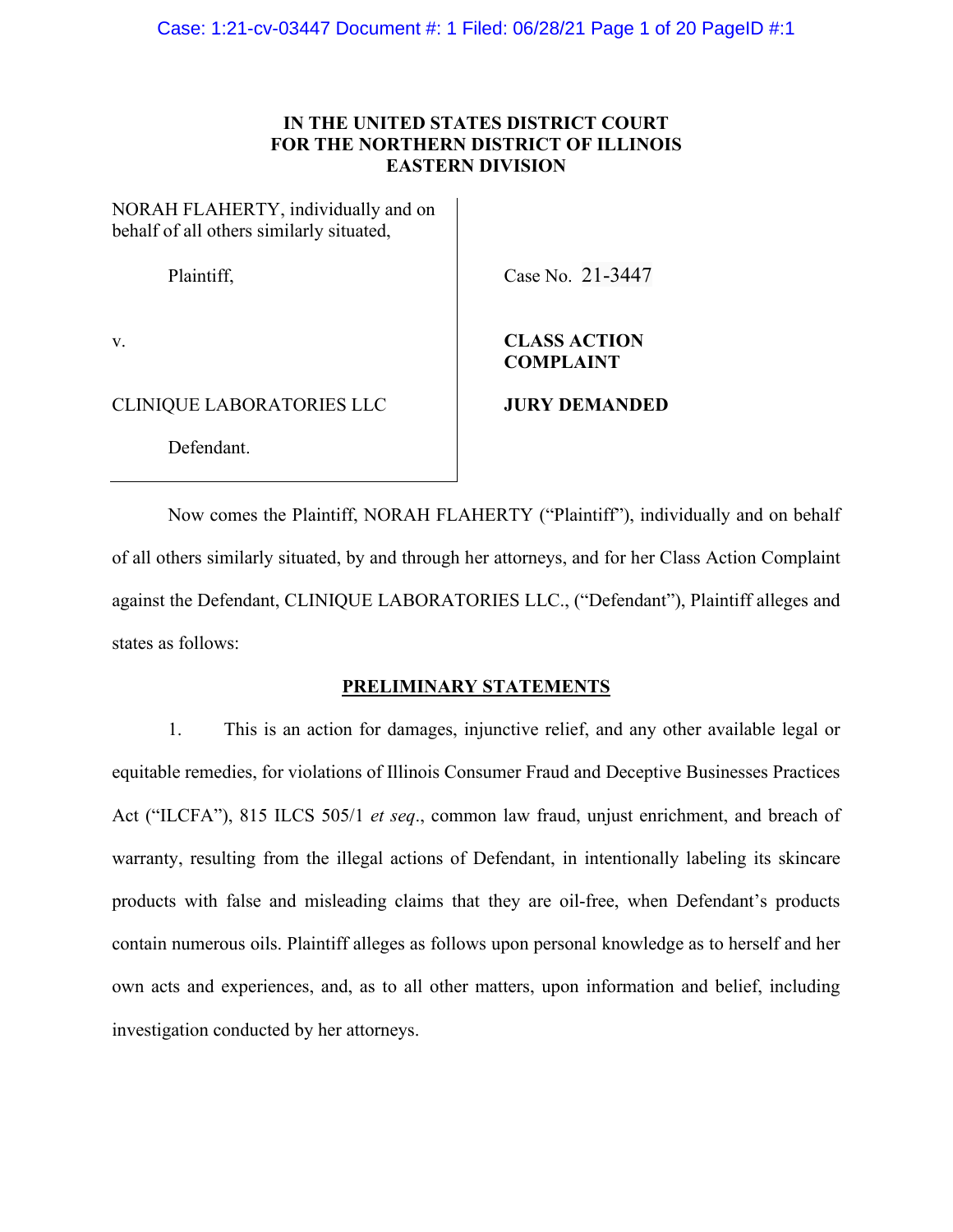# **JURISDICTION AND VENUE**

2. This Court has jurisdiction pursuant to 28 U.S.C. § 1332(d), because the matter in controversy exceeds the sum or value of \$5,000,000, exclusive of interest or costs, and is a class action in which members of the class are citizens of a State different from the Defendant.

3. Venue is proper in this District pursuant to 28 U.S.C. § 1391(b) because a substantial part of the events giving rise to this claim occurred in this District, and Defendant does business in the Northern District of Illinois.

#### **PARTIES**

4. Plaintiff is a citizen of Illinois who was at all relevant times residing in Chicago, Illinois.

5. Defendant is a Delaware limited liability company, whose principal place of business is located in New York, New York. On information and belief, no members of Defendant are citizens of Illinois.

6. At all times relevant hereto, Defendant was engaged in the manufacturing, marketing, and sale of cosmetics and skincare products.

#### **FACTS COMMON TO ALL COUNTS**

7. Defendant manufactures, advertises, markets, sells, and distributes skincare products throughout Illinois and the United States under the brand names Clinique.

8. During the Class Period Defendant sold at least the following products (the "Products") advertised as oil-free when they in fact contained oils including but not limited to those listed below:

> a. Beyond perfecting foundation + concealer: dimethicone; isostearyl neopentanoate; tocopherol acetate;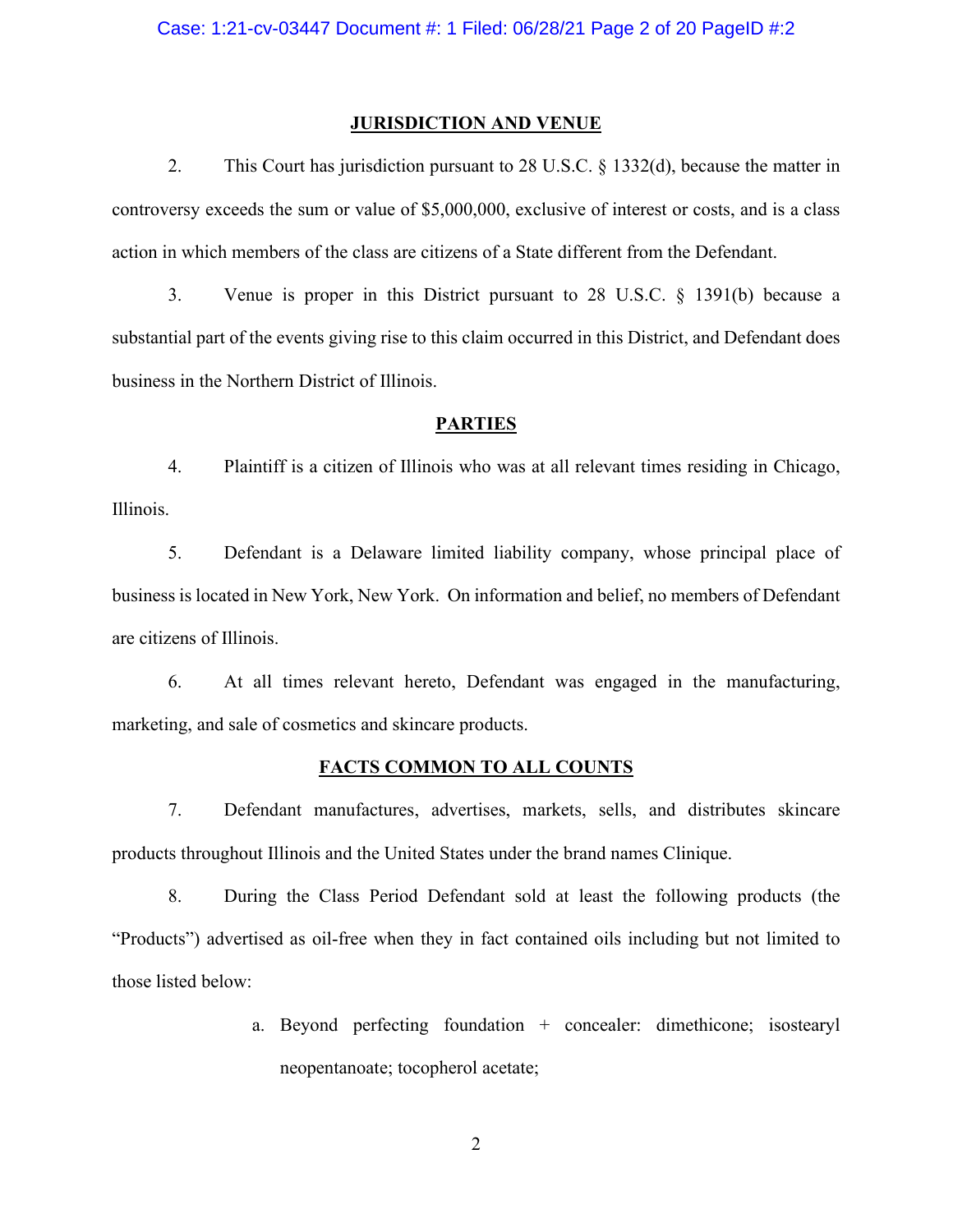- b. Dramatically different moisturizing gel: dimethicone, isododecane, tocopherol acetate;
- c. Stay-Matte Sheer Pressed Powder: dimethicone; octyldodecyl stearoyl stearate;
- d. Stay-Matte Oil-Free make up: dimethicone; tocopherol acetate;
- e. Super City Block: tocopherol acetate;
- f. City Block oil-free daily face protector: dimethicone, tocopherol acetate,
- g. Superdefense City Block: dimethicone, tocopherol, isononyl isononanoate, neopentyl glycol diheptanoate.

9. All of the Products listed in paragraph 8 above are substantially similar because all of the Products are skincare products, all of the Products perform similar functions many of which overlap between products, all of the Products contain the same oil-free labeling, all purchasers are damaged in the same way, and all of the Products oil-free labeling is false for the same reason, namely that the Products contain oils.

10. On March 18, 2021, Plaintiff purchased one of each of Defendant's dramatically different moisturizing gel products, stay-matte sheer pressed powder products, and beyond perfecting foundation + concealer products at Sephora Southport located at 3405 N. Southport, Chicago, Illinois.

11. When purchasing Defendant's products Plaintiff made her purchasing decision because of the labeling on the products which read "oil-free".

12. At the time of Plaintiff's purchases she did not purchase similar products which did not contain oil-free labeling and generally avoids purchasing cosmetics and skincare products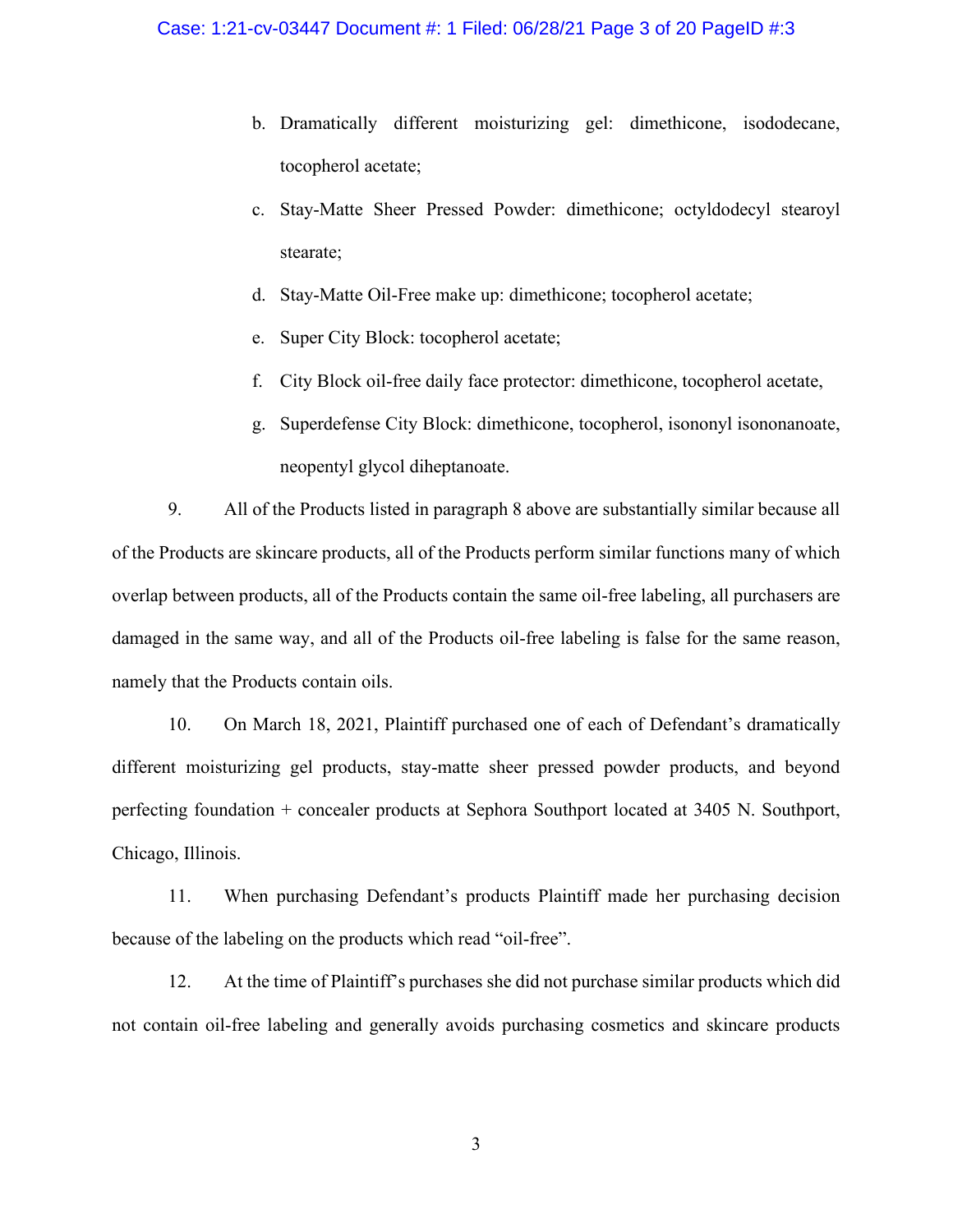#### Case: 1:21-cv-03447 Document #: 1 Filed: 06/28/21 Page 4 of 20 PageID #:4

which do not contain oil-free labeling, because the presence of oils in her cosmetic and skincare products is a material concern to Plaintiff.

13. Plaintiff would not have purchased Defendant's products and would have instead purchased accurately labeled oil-free products from Defendant's competitors, if she had known Defendant's products contained oils.

14. However, if Defendant removed all oils from its oil-free products, Plaintiff would purchase the products again.

15. Plaintiff is drawn to oil-free labeling for multiple reasons, including but not limited to the following: Plaintiff does not like the way oil feels on her skin, Plaintiff is concerned that oils in her cosmetics and skincare products will cause her to develop blackheads and other forms of acne, Plaintiff does not like the "shiny" appearance of her face when she uses oil base cosmetics and skincare products, Plaintiff does not like the residue often left by oils, Plaintiff does not like when oil based cosmetics and skincare products become slick when interacting with perspiration, and Plaintiff uses oil-free labeling to help determine which products she should use in conjunction with other products so as to minimize any feeling of oiliness, or other unpleasant feelings associated with using multiple cosmetic and skincare products at the same time.

16. All of Plaintiff's reasons for being drawn oil-free labeling are based on the same common fact that oil-free products do not contain oils.

17. When Plaintiff purchases oil-free products she interprets the statement "oil-free" to mean the products she is purchasing are free of oils and will not contain any ingredients that have all of the following qualities: liquid at room temperature, more viscous but less dense than water, do not mix with water, and slick or slippery to the touch.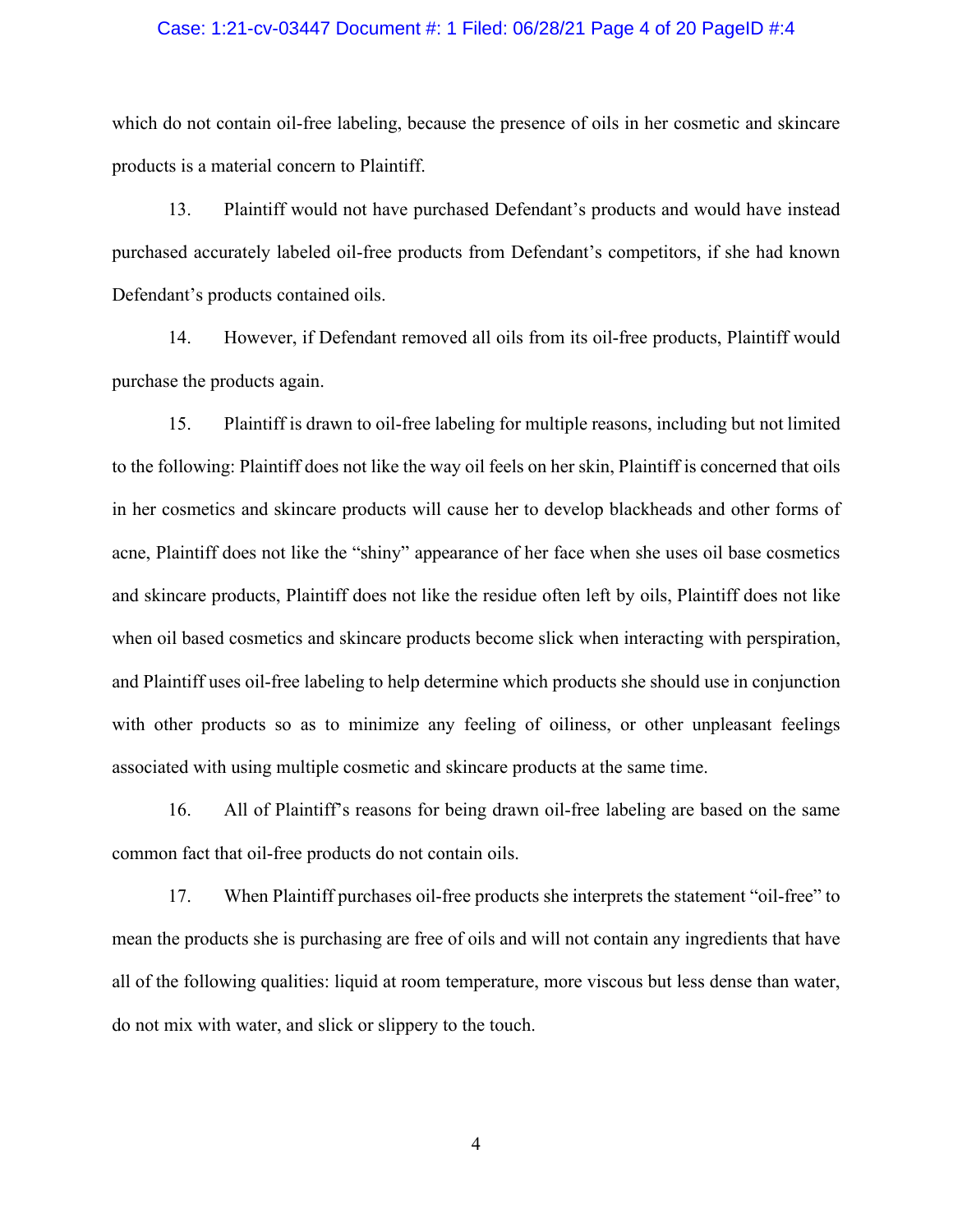#### Case: 1:21-cv-03447 Document #: 1 Filed: 06/28/21 Page 5 of 20 PageID #:5

18. In other words, Plaintiff, like any reasonable consumer, understands oils to be substances that look, feel, and interact with water the way common oils, such as olive oil, vitamin e oil, or castor oil, do, and Plaintiff expected that when she bought oil-free products they would not contain any substances that can be characterized as oils based on the way they look, feel, and interact with water.

19. On multiple occasions using either of the Products she most recently purchased Plaintiff has experienced dissatisfaction with the Products due to the Products feelings oily, causing breakouts, leaving an unpleasant residue on her skin, causing eye irritation when mixed with sweat, and interacting with other skincare products she used at the same time in a way that made her skin feel oily.

20. Purchasers of the Products on Defendant's website have left reviews that mirror Plaintiff's negative experiences with the Products. One purchaser of the Beyond perfecting foundation + concealer stated as follows: "this is the second Clinique product I've tried in a month that broke me out. I normally do not get breakouts and nothing else in my routine has changed. Took this product along with the Stay Matte Powder to my dermatologist and both products contain isostearyl neopentanoate, which on a scale of 1-5 rates as a 3 for acne in sensitive skin. I thought Clinique used sensitive skin friendly ingredients?" A purchaser of the Dramatically different moisturizing gel stated as follows: "I am from a very tropical area and this cream does not feel good on my skin. My face after applying it looks like sweat and sticky. I do not recommend it for oily skin and not if you live in a tropical place." A purchaser of the Stay-Matte Sheer Pressed Powder stated as follows: "This was one of the worst oil control powders I have ever used. It didn't do anything and it was so sheer that is was almost transparent. Don't buy this stuff!" A purchaser of the Stay-Matte Oil-Free make up stated as follows: "I decided to try it this out since Clinique is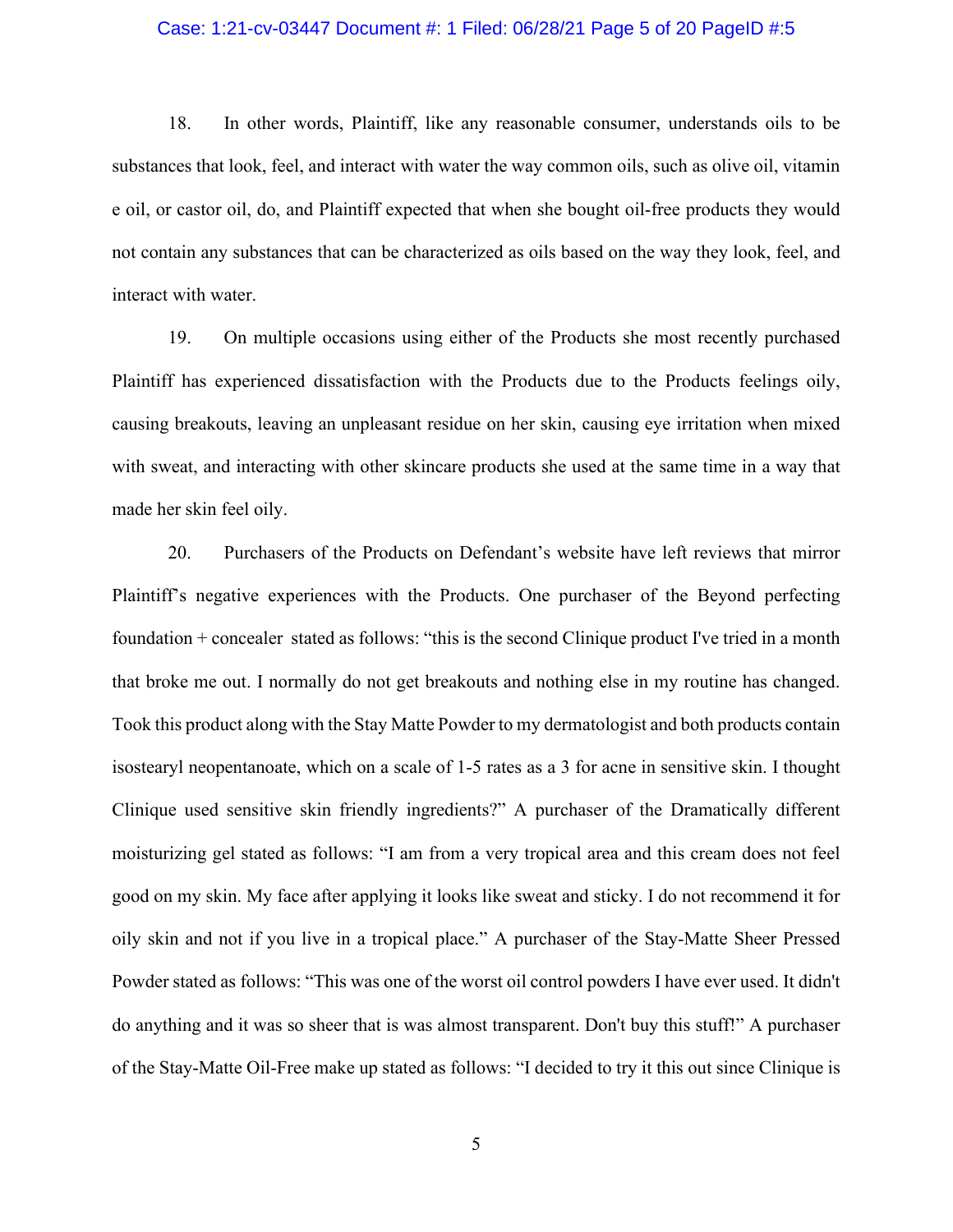### Case: 1:21-cv-03447 Document #: 1 Filed: 06/28/21 Page 6 of 20 PageID #:6

supposed to be good for sensitive skin. Wore this two days in a row and started breaking out. Stay away if you have sensitive skin."  $<sup>1</sup>$  $<sup>1</sup>$  $<sup>1</sup>$ </sup>

21. Clearly, the presence of oils in the Products failed to live up to the expectations that reasonable consumers have when purchasing products labeled as oil-free, namely that those products do not contain oils.

22. All of the Products contain oils, but Defendant intentionally advertise and label the Products as oil-free.

23. Persons, like Plaintiff herein, have an interest in purchasing products that do not contain false and misleading claims with regards to the qualities of the products.

24. By making false and misleading claims about the qualities of the products, Defendant impaired Plaintiff's ability to choose the type and quality of products she chose to buy.

25. Therefore, Plaintiff has been deprived of her legally protected interest to obtain true and accurate information about her consumer products as required by law.

26. As a result, Plaintiff has been misled into purchasing products that did not provide her with the benefit of the bargain she paid money for, namely that Defendant's oil-free products would actually be oil-free.

<span id="page-5-0"></span>1 Reviews Reviews found at: [https://www.clinique.com/product/1599/34817/Makeup/Foundations/Beyond-Perfecting-](https://www.clinique.com/product/1599/34817/Makeup/Foundations/Beyond-Perfecting-Foundation-Concealer?gclid=Cj0KCQjw8IaGBhCHARIsAGIRRYp2X6-7dIcUzNVV_X6UqC1u_UGn51xfXgaWVEVr0Xx4gzFhhufsGeoaAp7rEALw_wcB&gclsrc=aw.ds&shade=WN_96_Chai)[Foundation-Concealer?gclid=Cj0KCQjw8IaGBhCHARIsAGIRRYp2X6-](https://www.clinique.com/product/1599/34817/Makeup/Foundations/Beyond-Perfecting-Foundation-Concealer?gclid=Cj0KCQjw8IaGBhCHARIsAGIRRYp2X6-7dIcUzNVV_X6UqC1u_UGn51xfXgaWVEVr0Xx4gzFhhufsGeoaAp7rEALw_wcB&gclsrc=aw.ds&shade=WN_96_Chai) [7dIcUzNVV\\_X6UqC1u\\_UGn51xfXgaWVEVr0Xx4gzFhhufsGeoaAp7rEALw\\_wcB&gclsrc=aw](https://www.clinique.com/product/1599/34817/Makeup/Foundations/Beyond-Perfecting-Foundation-Concealer?gclid=Cj0KCQjw8IaGBhCHARIsAGIRRYp2X6-7dIcUzNVV_X6UqC1u_UGn51xfXgaWVEVr0Xx4gzFhhufsGeoaAp7rEALw_wcB&gclsrc=aw.ds&shade=WN_96_Chai) [.ds&shade=WN\\_96\\_Chai,](https://www.clinique.com/product/1599/34817/Makeup/Foundations/Beyond-Perfecting-Foundation-Concealer?gclid=Cj0KCQjw8IaGBhCHARIsAGIRRYp2X6-7dIcUzNVV_X6UqC1u_UGn51xfXgaWVEVr0Xx4gzFhhufsGeoaAp7rEALw_wcB&gclsrc=aw.ds&shade=WN_96_Chai) [https://www.clinique.com/product/1574/5047/3-step/step-3](https://www.clinique.com/product/1574/5047/3-step/step-3-moisturize/dramatically-differenttm-moisturizing-gel) [moisturize/dramatically-differenttm-moisturizing-gel,](https://www.clinique.com/product/1574/5047/3-step/step-3-moisturize/dramatically-differenttm-moisturizing-gel) [https://www.clinique.com/product/1607/6069/makeup/powders/stay-matte-sheer-pressed](https://www.clinique.com/product/1607/6069/makeup/powders/stay-matte-sheer-pressed-powder?gclsrcaw.ds=&gclsrc=aw.ds&gclid=Cj0KCQjw8IaGBhCHARIsAGIRRYrbl_RLbhM-wBa9dDgmX_eLPUzN3MIvfNSncLgAC3iVie0aYSpaSX4aAhMtEALw_wcB&gclsrc=aw.ds&shade=01_Stay_Buff)[powder?gclsrcaw.ds=&gclsrc=aw.ds&gclid=Cj0KCQjw8IaGBhCHARIsAGIRRYrbl\\_RLbhM](https://www.clinique.com/product/1607/6069/makeup/powders/stay-matte-sheer-pressed-powder?gclsrcaw.ds=&gclsrc=aw.ds&gclid=Cj0KCQjw8IaGBhCHARIsAGIRRYrbl_RLbhM-wBa9dDgmX_eLPUzN3MIvfNSncLgAC3iVie0aYSpaSX4aAhMtEALw_wcB&gclsrc=aw.ds&shade=01_Stay_Buff)[wBa9dDgmX\\_eLPUzN3MIvfNSncLgAC3iVie0aYSpaSX4aAhMtEALw\\_wcB&gclsrc=aw.ds&](https://www.clinique.com/product/1607/6069/makeup/powders/stay-matte-sheer-pressed-powder?gclsrcaw.ds=&gclsrc=aw.ds&gclid=Cj0KCQjw8IaGBhCHARIsAGIRRYrbl_RLbhM-wBa9dDgmX_eLPUzN3MIvfNSncLgAC3iVie0aYSpaSX4aAhMtEALw_wcB&gclsrc=aw.ds&shade=01_Stay_Buff) [shade=01\\_Stay\\_Buff,](https://www.clinique.com/product/1607/6069/makeup/powders/stay-matte-sheer-pressed-powder?gclsrcaw.ds=&gclsrc=aw.ds&gclid=Cj0KCQjw8IaGBhCHARIsAGIRRYrbl_RLbhM-wBa9dDgmX_eLPUzN3MIvfNSncLgAC3iVie0aYSpaSX4aAhMtEALw_wcB&gclsrc=aw.ds&shade=01_Stay_Buff) [https://www.clinique.com/product/1599/21954/makeup/foundations/stay](https://www.clinique.com/product/1599/21954/makeup/foundations/stay-matte-oil-free-makeup?gclid=Cj0KCQjw8IaGBhCHARIsAGIRRYpl-MpHoApj9Smm1wo5xOWY9sRXQG-FISAzQCmpHOppI4toJpxzTogaAtkREALw_wcB&gclsrc=aw.ds&shade=CN_08_Linen)[matte-oil-free-makeup?gclid=Cj0KCQjw8IaGBhCHARIsAGIRRYpl-](https://www.clinique.com/product/1599/21954/makeup/foundations/stay-matte-oil-free-makeup?gclid=Cj0KCQjw8IaGBhCHARIsAGIRRYpl-MpHoApj9Smm1wo5xOWY9sRXQG-FISAzQCmpHOppI4toJpxzTogaAtkREALw_wcB&gclsrc=aw.ds&shade=CN_08_Linen)[MpHoApj9Smm1wo5xOWY9sRXQG-](https://www.clinique.com/product/1599/21954/makeup/foundations/stay-matte-oil-free-makeup?gclid=Cj0KCQjw8IaGBhCHARIsAGIRRYpl-MpHoApj9Smm1wo5xOWY9sRXQG-FISAzQCmpHOppI4toJpxzTogaAtkREALw_wcB&gclsrc=aw.ds&shade=CN_08_Linen)[FISAzQCmpHOppI4toJpxzTogaAtkREALw\\_wcB&gclsrc=aw.ds&shade=CN\\_08\\_Linen,](https://www.clinique.com/product/1599/21954/makeup/foundations/stay-matte-oil-free-makeup?gclid=Cj0KCQjw8IaGBhCHARIsAGIRRYpl-MpHoApj9Smm1wo5xOWY9sRXQG-FISAzQCmpHOppI4toJpxzTogaAtkREALw_wcB&gclsrc=aw.ds&shade=CN_08_Linen)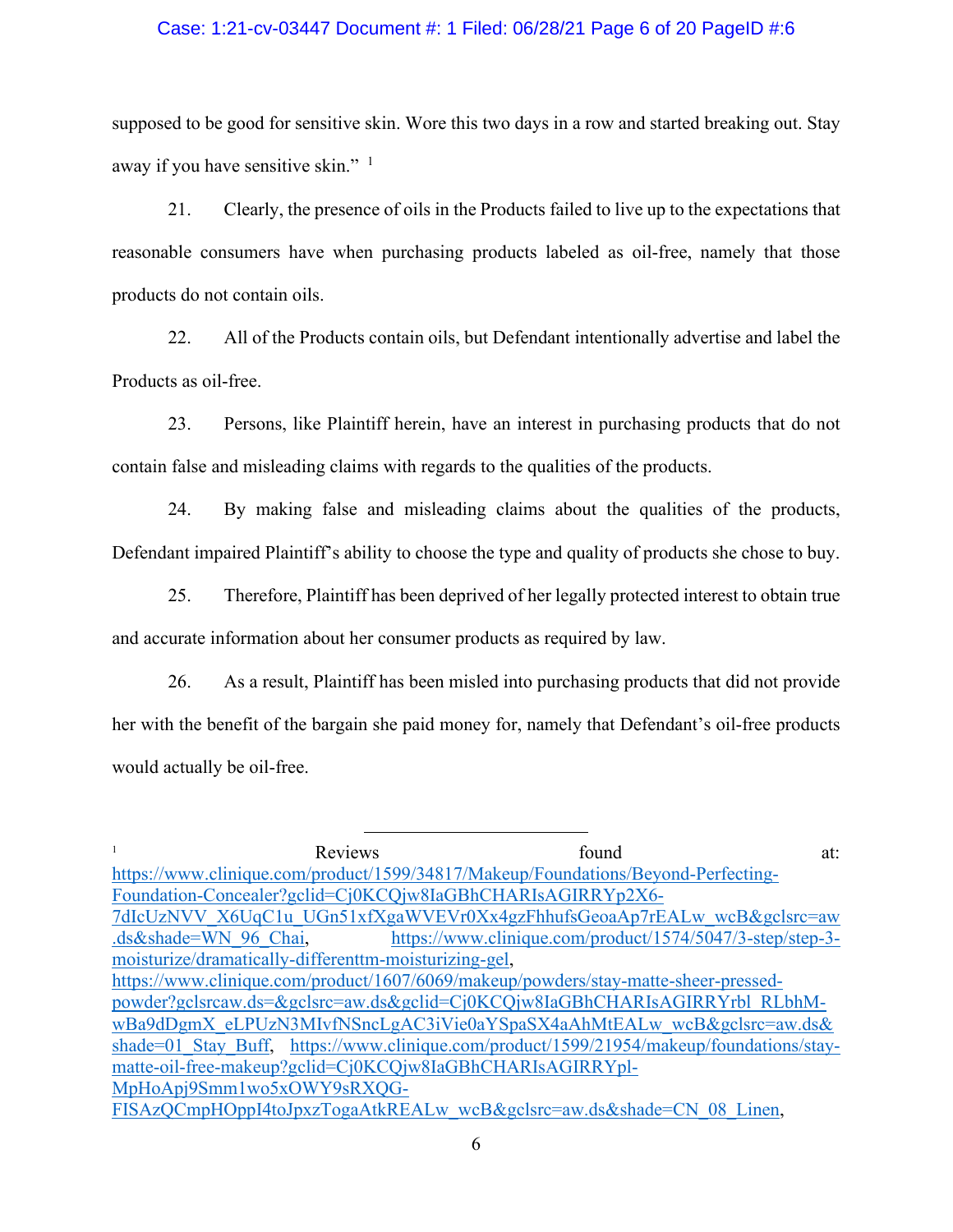# Case: 1:21-cv-03447 Document #: 1 Filed: 06/28/21 Page 7 of 20 PageID #:7

27. Oil is a term that describes a material that is both hydrophobic and lipophilic. Oil can also be classified by the polarity of the material. Oils can be wholly non-polar such as hydrocarbons, or polar such as fatty acids. Oil comprises the following chemical functional groups:[2](#page-6-0)

> a. hydrocarbons (alkanes, alkenes) —such as squalane commonly sold as squalane oil;

b. triglycerides—such as glycerol tristearate also known as stearin;

c. esters—such as ester oil;

d. fatty acids—such as palmitic acid;

e. certain silicones—such as alkyl dimethicone

f. fatty alcohols-sterols

28. All of the above functional groups can be generally characterized by the same physical properties commonly observed in oils by laypersons including being less dense than water, being more viscous than water, not mixing with water, and feeling slick or slippery to the touch.

29. All of the following ingredients have been named in this First Amended

Complaint precisely because they look like oils, feel like oils, interact with water like oils, and match the above chemical definition of oil; and therefore are substances that a reasonable consumer would not expect to be in products labeled as oil-free.

30. The following is a structural diagram of dimethicone:

<span id="page-6-0"></span><sup>2</sup> Tony O'Lenick, Polar vs. Nonpolar oils, 2008. <https://www.cosmeticsandtoiletries.com/research/chemistry/17390254.html>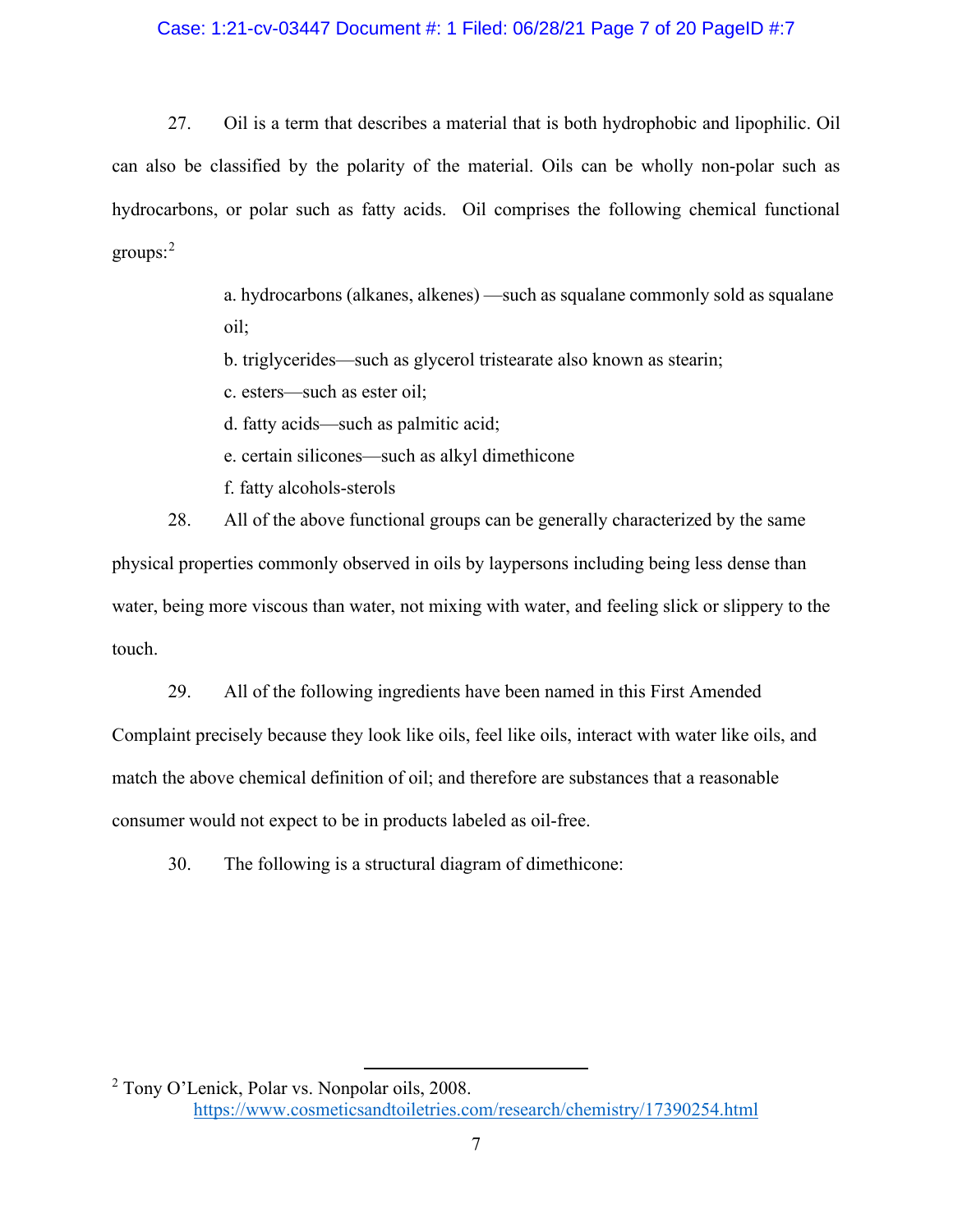

-silicone(siloxane)

31. Dimethicone is defined as a polysiloxane. As shown in the diagram in paragraph 30 above, dimethicone contains the silicone (siloxane) functional group. It would be defined as a polar oil. The compound has a density of 0.965 g/mL, compared to water's 1g/mL.

32. The following is a structural diagram of tocopherol acetate:



# -alkane

-ester

33. Tocopherol acetate is defined as an ester and is more commonly called vitamin E acetate. As shown in the diagram in paragraph 32 above, tocopherol acetate contains the alkane and ester functional groups. It would be defined as a polar oil. The compound has a density of 0.96 g/mL, compared to water's 1g/mL.

34. The following is a structural diagram of isododecane: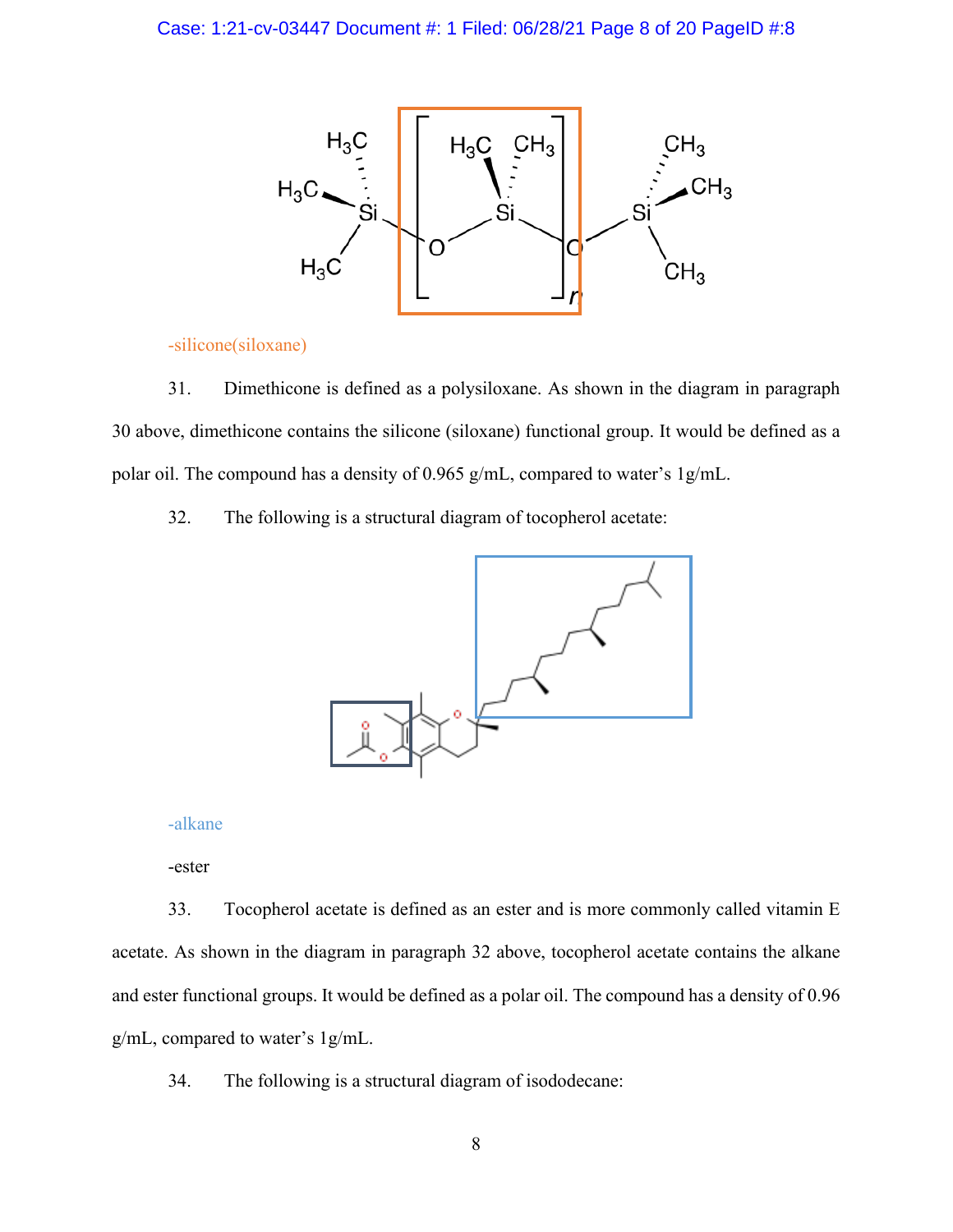# Case: 1:21-cv-03447 Document #: 1 Filed: 06/28/21 Page 9 of 20 PageID #:9



# -alkane

35. Isododecane is defined as a hydrocarbon. As shown in the diagram in paragraph 34 above, isododecane contains the alkane functional group. It would be defined as a non-polar oil. The compound has a density of 0.750 g/mL, compared to water's 1g/mL.

36. The following is a structural diagram of isostearyl neopentanoate:



#### -alkane

#### -ester

37. Isostearyl neopentanoate is defined as an ester. As shown in the diagram in paragraph 36 above, Isostearyl neopentanoate contains the ester and alkane functional group. It would be defined as a polar oil. The compound has a density of 0. 0.86 g/mL, compared to water's 1g/mL

38. The following is a structural diagram of octyldodecyl stearoyl stearate:



-alkane

-ester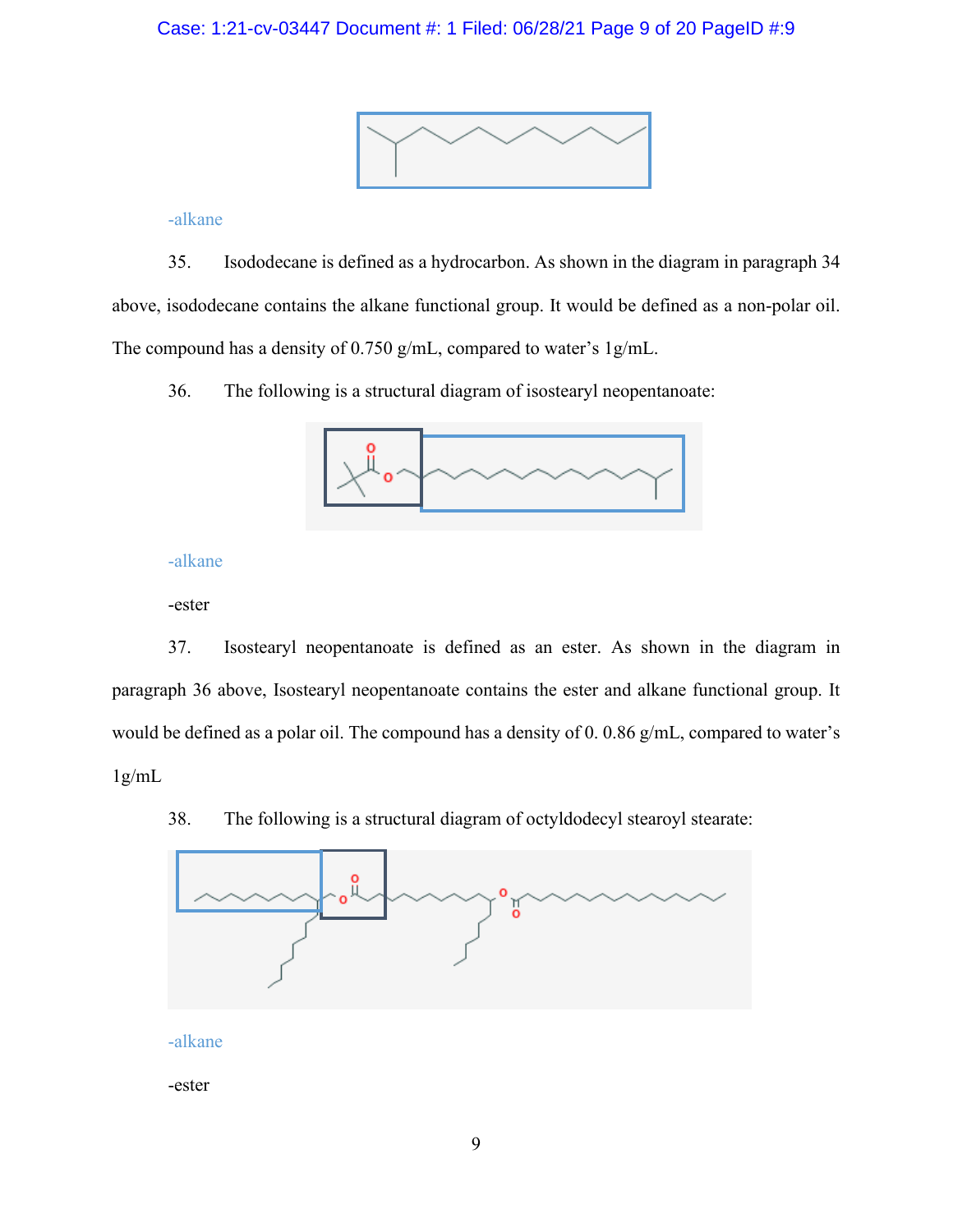### Case: 1:21-cv-03447 Document #: 1 Filed: 06/28/21 Page 10 of 20 PageID #:10

39. Octododecyl is defined as an ester. As shown in the diagram in paragraph 38 above, Octododecyl contains the ester and alkane functional group. It would be defined as a polar oil. The compound has a predicted density of 0.9 g/mL, compared to water's 1g/mL.

40. The following is a structural diagram of isononyl isononanoate:



-alkane

-ester

41. Isononyl isononanoate is defined as an ester. As shown in the diagram in paragraph 40 above, isononyl isononanoate contains the ester and alkane functional group. It would be defined as a polar oil. The compound has a density of 0.85 g/mL, compared to water's 1g/mL.

42. The following is a structural diagram of neopentyl glycol diheptanoate:



43. Neopentyl glycol diheptanoate is defined as an ester. As shown in the diagram in paragraph 40 above, neopentyl glycol diheptanoate contains the ester and alkane functional group. It would be defined as a polar oil. The compound has a density of  $0.9 \text{ g/mL}$ , compared to water's  $1g/mL$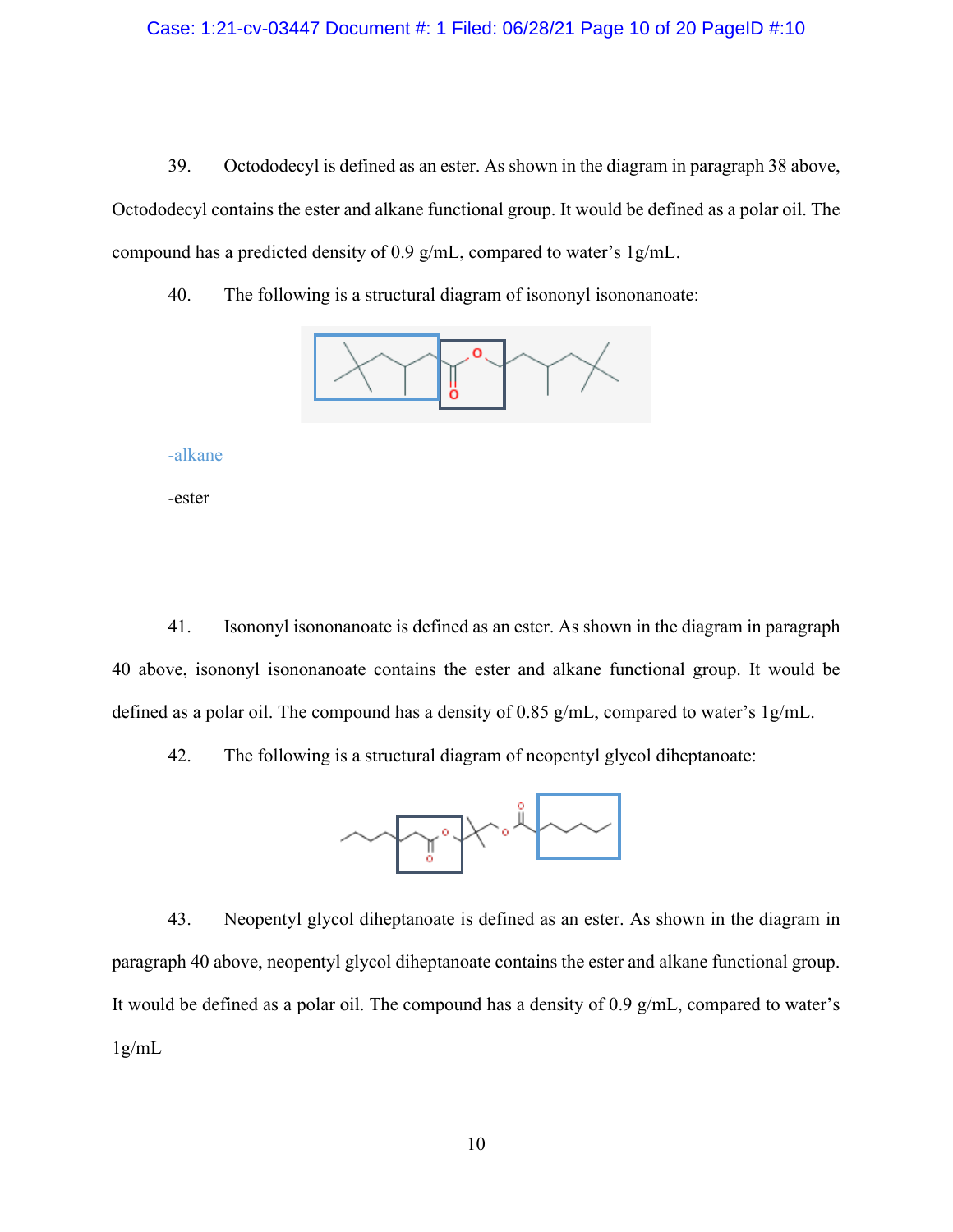### Case: 1:21-cv-03447 Document #: 1 Filed: 06/28/21 Page 11 of 20 PageID #:11

44. Plaintiff would not have been able to understand that the Products contained oils without an advanced understanding of chemistry.

45. Furthermore, due to Defendant's intentional, deceitful practice of falsely labeling the Products as oil-free, Plaintiff could not have known that the Products contained oils.

46. Plaintiff was unaware that the Products contained oils when she purchased them.

47. Plaintiff and the Class were deceived into paying money for products they did not want because the Products were labeled as oil free.

48. Worse than the lost money, Plaintiff, the Class, and Sub-Class were deprived of their protected interest to choose the type and quality of products they use on their bodies.

49. Defendant, and not Plaintiff, the Class, or Sub-Class, knew or should have known that the Products' express labeling stating "Oil-Free" was false, deceptive, and misleading, and that Plaintiff, the Class, and Sub-Class members would not be able to tell the Products' contained oils unless Defendant expressly told them.

50. Defendant employs professional chemists to create the chemical formulas of Defendant's products. Therefore, Defendant through its employees knew or should have known that the Products contained oils and that by labeling the Products as oil-free they were deceiving consumers.

51. Many of the ingredients listed above are commonly referred to as oils or oily liquids in the chemical industry, cosmetics/skincare industry, and consumer-oriented media regarding those substances.[3](#page-10-0)

<span id="page-10-0"></span><sup>&</sup>lt;sup>3</sup> William M. Haynes, CRC Handbook of chemistry and Physics, p. 654 (2015); Michael Bockisch, Fats and Oils Handbook, p. 113 (1998); sigmaaldrich.com, Silicone Oil, [https://www.sigmaaldrich.com/catalog/product/sial/85409?lang=en&region=US&cm\\_sp=Insite-](https://www.sigmaaldrich.com/catalog/product/sial/85409?lang=en®ion=US&cm_sp=Insite-_-caSrpResults_srpRecs_srpModel_silicone%20oil-_-srpRecs3-1) -caSrpResults srpRecs srpModel silicone%20oil- -srpRecs3-1; The Washington Post, Contaminant found in vaping products linked to deadly lung illness, (2019),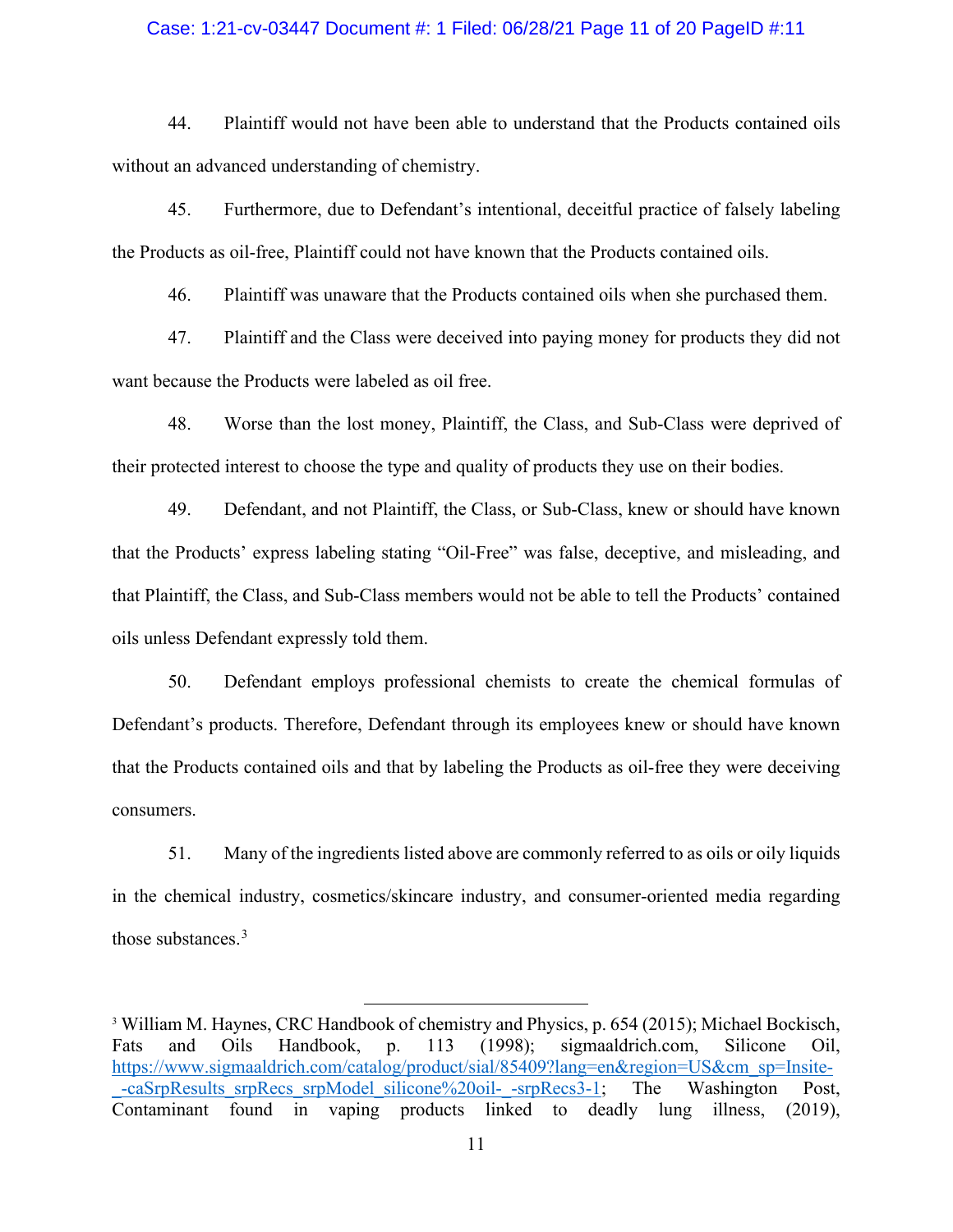#### Case: 1:21-cv-03447 Document #: 1 Filed: 06/28/21 Page 12 of 20 PageID #:12

52. Therefore, Defendant would have to be virtually cut-off from the entire chemical industry, cosmetics/skincare industry, and consumer-oriented media not to know that many of the ingredients in its oil-free products are widely referred to as and considered to be oils.

53. On information and belief, Defendant through their employees did know that the Products contained oils but chose to include "oil-free" labeling because they did not believe their customers were well educated enough to know the difference.

54. On information and belief, Defendant is not virtually cut-off from the entire chemical industry, cosmetics/skincare industry, and consumer-oriented media, and was fully aware that labeling the Products as oil-free would be deceptive to reasonable consumers.

55. As a result of Defendant's acts and omissions outlined above, Plaintiff has suffered concrete and particularized injuries and harm, which include, but are not limited to, the following:

- a. Lost money;
- b. Wasting Plaintiff's time; and
- c. Stress, aggravation, frustration, loss of trust, loss of serenity, and loss of confidence in product labeling.

#### **CLASS ALLEGATIONS**

56. Plaintiff brings this action on behalf of herself and all others similarly situated, as

a member of the proposed class (the "Class"), defined as follows:

All persons within the United States who purchased the Products within four years prior to the filing of the Complaint through the date of class certification.

[https://www.washingtonpost.com/health/2019/09/05/contaminant-found-vaping-products-linked](https://www.washingtonpost.com/health/2019/09/05/contaminant-found-vaping-products-linked-deadly-lung-illnesses-state-federal-labs-show/)[deadly-lung-illnesses-state-federal-labs-show/;](https://www.washingtonpost.com/health/2019/09/05/contaminant-found-vaping-products-linked-deadly-lung-illnesses-state-federal-labs-show/) cosmeticsandtoiletries.com, Two Decades of Transfer-resistant Lipstick, Lipstick, (2015), https://www.cosmeticsandtoiletries.com/research/chemistry/Two-Decades-of-Transfer-resistant-Lipstick-290207561.html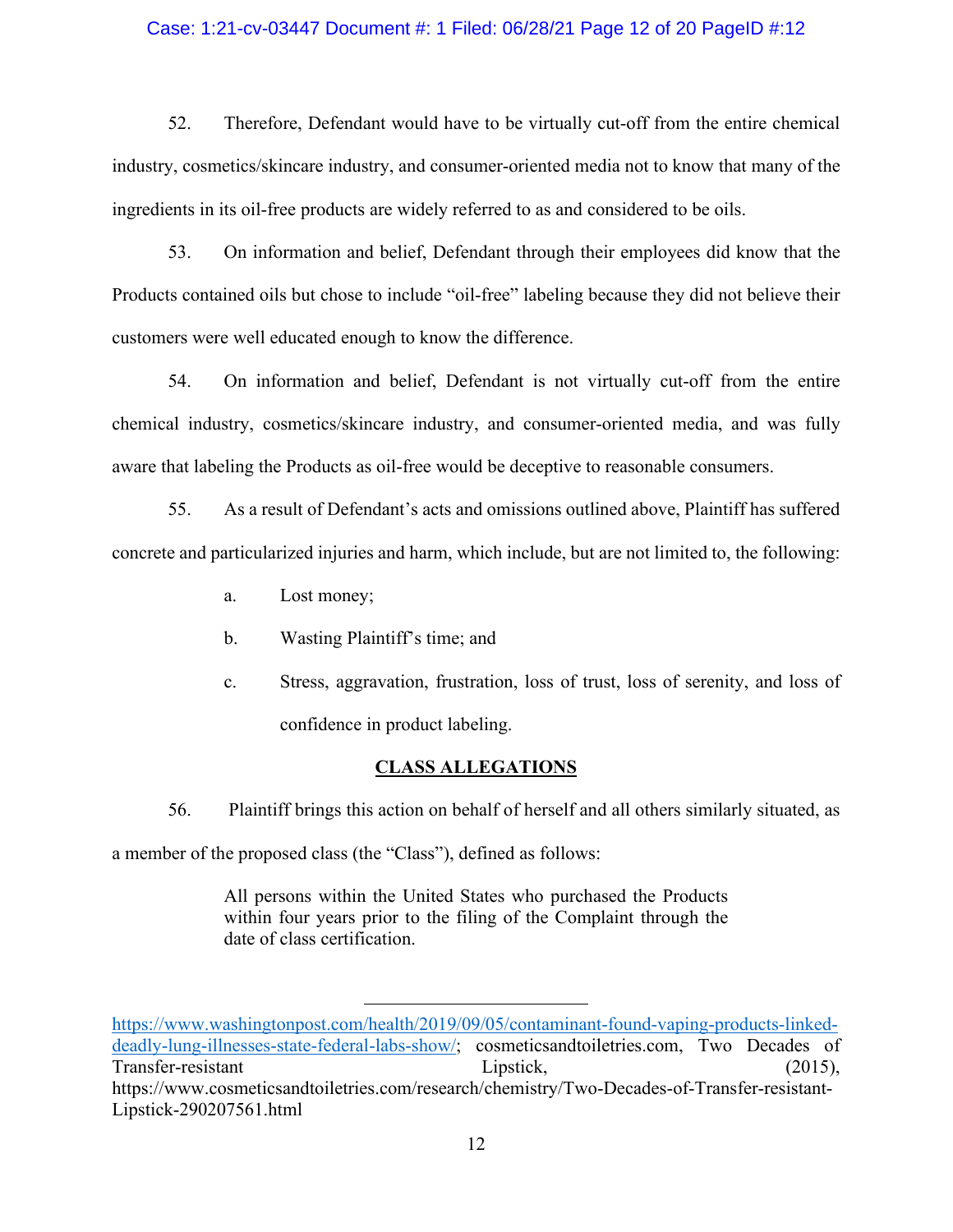#### Case: 1:21-cv-03447 Document #: 1 Filed: 06/28/21 Page 13 of 20 PageID #:13

57. Plaintiff also brings this action on behalf of herself and all others similarly situated, as a member of the proposed sub-class (the "Sub-Class"), defined as follows:

> All persons within the State of Illinois who purchased the Products within ten years prior to the filing of the Complaint through the date of class certification.

58. Defendants, their employees and agents are excluded from the Class and Sub-Class. Plaintiff does not know the number of members in the Class and Sub-Class, but believes the members number in the thousands, if not more. Thus, this matter should be certified as a Class Action to assist in the expeditious litigation of the matter.

59. The Class and Sub-Class are so numerous that the individual joinder of all of their members is impractical. While the exact number and identities of their members are unknown to Plaintiff at this time and can only be ascertained through appropriate discovery, Plaintiff is informed and believes and thereon alleges that the Class and Sub-Class include thousands, if not millions of members. Plaintiff alleges that the class members may be ascertained by the records maintained by Defendant and its retailers.

60. This suit is properly maintainable as a class action pursuant to Fed. R. Civ. P. 23(a) because the Class and Sub-Class are so numerous that joinder of their members is impractical and the disposition of their claims in the Class Action will provide substantial benefits both to the parties and the Court.

61. There are questions of law and fact common to the Class and Sub-Class affecting the parties to be represented. The questions of law and fact common to the Class and Sub-Class predominate over questions which may affect individual Class and Sub-Class members and include, but are not necessarily limited to, the following: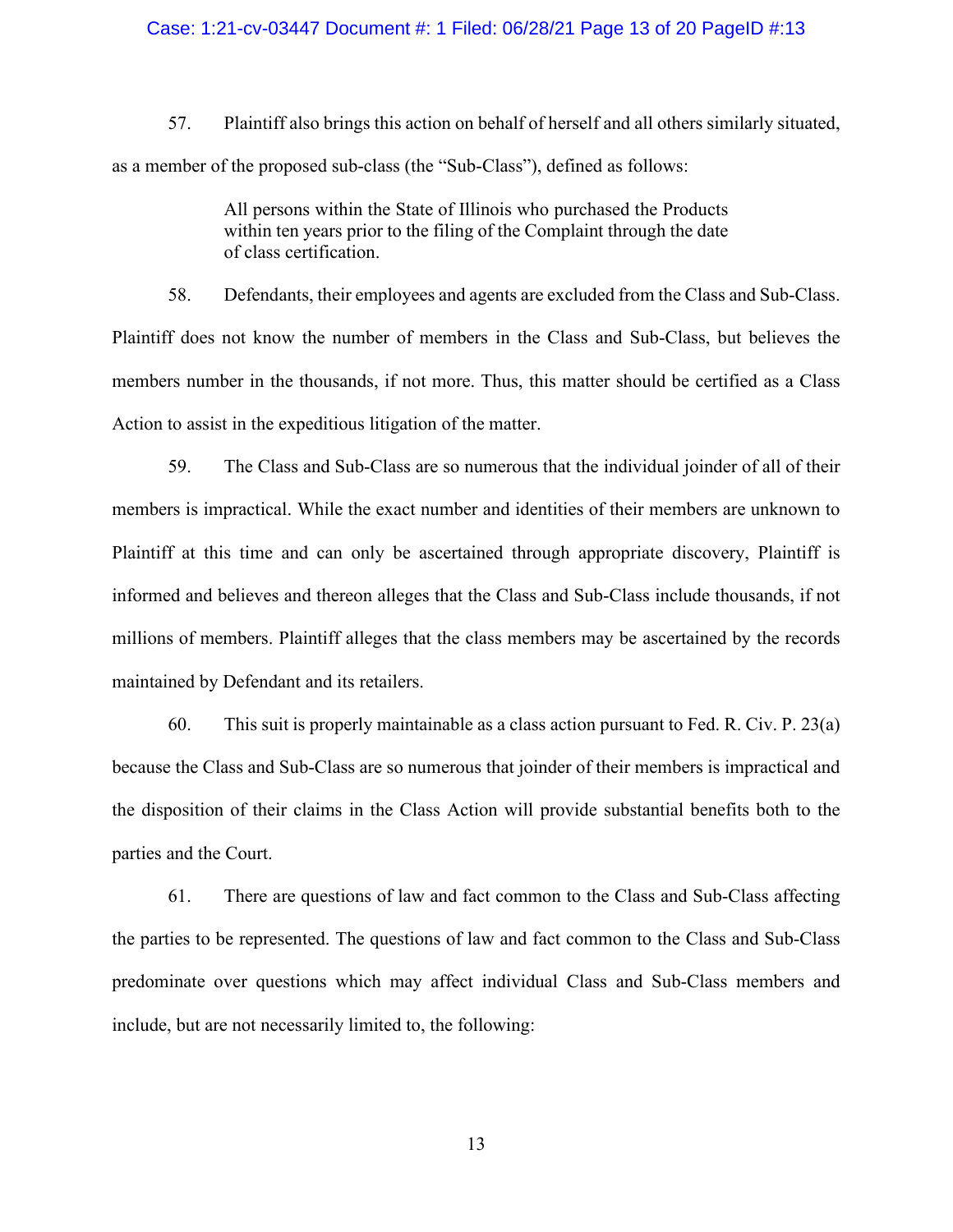- a. Whether Defendant disseminated false and misleading information by claiming the Products was oil-free when they contained oils;
- b. Whether the Class and Sub-Class members were informed that the products contained oils;
- c. Whether the Products contained oils;
- d. Whether Defendant's conduct was unfair and deceptive;
- e. Whether Defendant unjustly enriched itself as a result of the unlawful conduct alleged above;
- f. Whether there should be a tolling of the statute of limitations; and
- g. Whether the Class and Sub-Class members are entitled to restitution, actual damages, punitive damages, and attorneys' fees and costs.

62. As a resident of the United States and the State of Illinois who purchased the Products, Plaintiff is asserting claims that are typical of the Class and Sub-Class.

63. Plaintiff has no interests adverse or antagonistic to the interests of the other members of the Class and Sub-Class.

64. Plaintiff will fairly and adequately protect the interests of the members of the Class and Sub-Class. Plaintiff has retained attorneys experienced in the prosecution of class actions.

65. A class action is superior to other available methods of fair and efficient adjudication of this controversy, since individual litigation of the claims of all Class and Sub-Class members is impracticable. Even if every Class and Sub-Class member could afford individual litigation, the court system could not. It would be unduly burdensome to the courts in which individual litigation of numerous issues would proceed. Individualized litigation would also present the potential for varying, inconsistent or contradictory judgments and would magnify the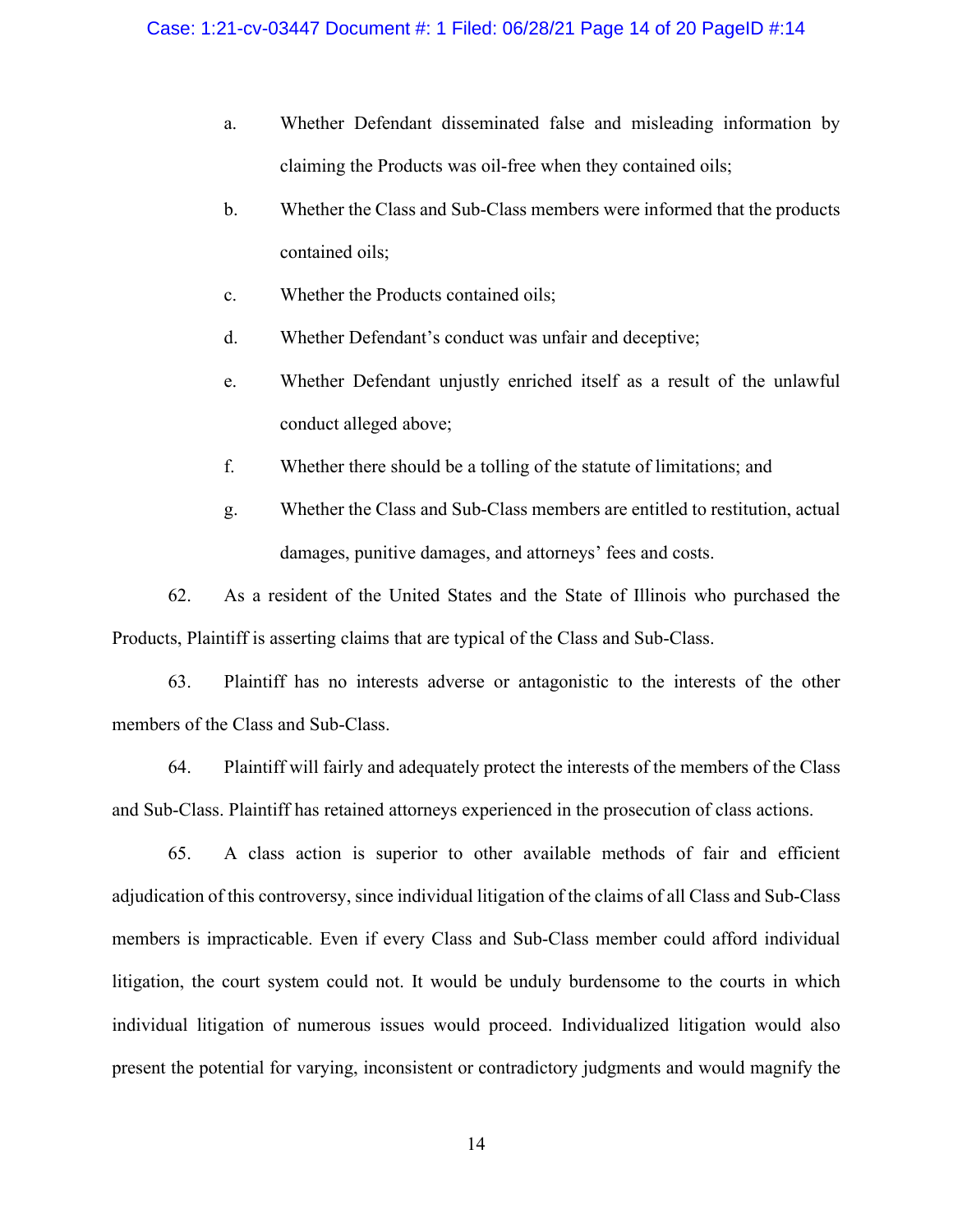#### Case: 1:21-cv-03447 Document #: 1 Filed: 06/28/21 Page 15 of 20 PageID #:15

delay and expense to all parties, and to the court system, resulting from multiple trials of the same complex factual issues. By contrast, the conduct of this action as a class action presents fewer management difficulties, conserves the resources of the parties and of the court system and protects the rights of each class member. Class treatment will also permit the adjudication of relatively small claims by many Class and Sub-Class members who could not otherwise afford to seek legal redress for the wrongs complained of herein.

66. The prosecution of separate actions by individual members of the Class and Sub-Class would create a risk of adjudications with respect to them that would, as a practical matter, be dispositive of the interests of the other Class and Sub-Class members not parties to such adjudications or that would substantially impair or impede the ability of such non-party Class and Sub-Class members to protect their interests.

67. Plaintiff's claims and injuries are identical to the claims and injuries of all Class and Sub-Class members, because all claims and injuries of all Class and Sub-Class members are based on the same false labeling and same legal theories. All allegations arise from the identical, false, affirmative written statements made by Defendant when it claimed the Products are oil-free.

68. Defendant has acted or refused to act in respect generally applicable to the Class and Sub-Class thereby making appropriate final and injunctive relief with regard to the members of the Class and Sub-Class as a whole.

69. The size and definition of the Class and Sub-Class can be identified through records held by retailers carrying and reselling the Products, and by Defendant's own records.

# **COUNT I VIOLATIONS OF THE ILLINOIS CONSUMER FRAUD AND DECEPTIVE BUSINESS PRACTICES ACT, 815 ILCS 505/1,** *et seq.*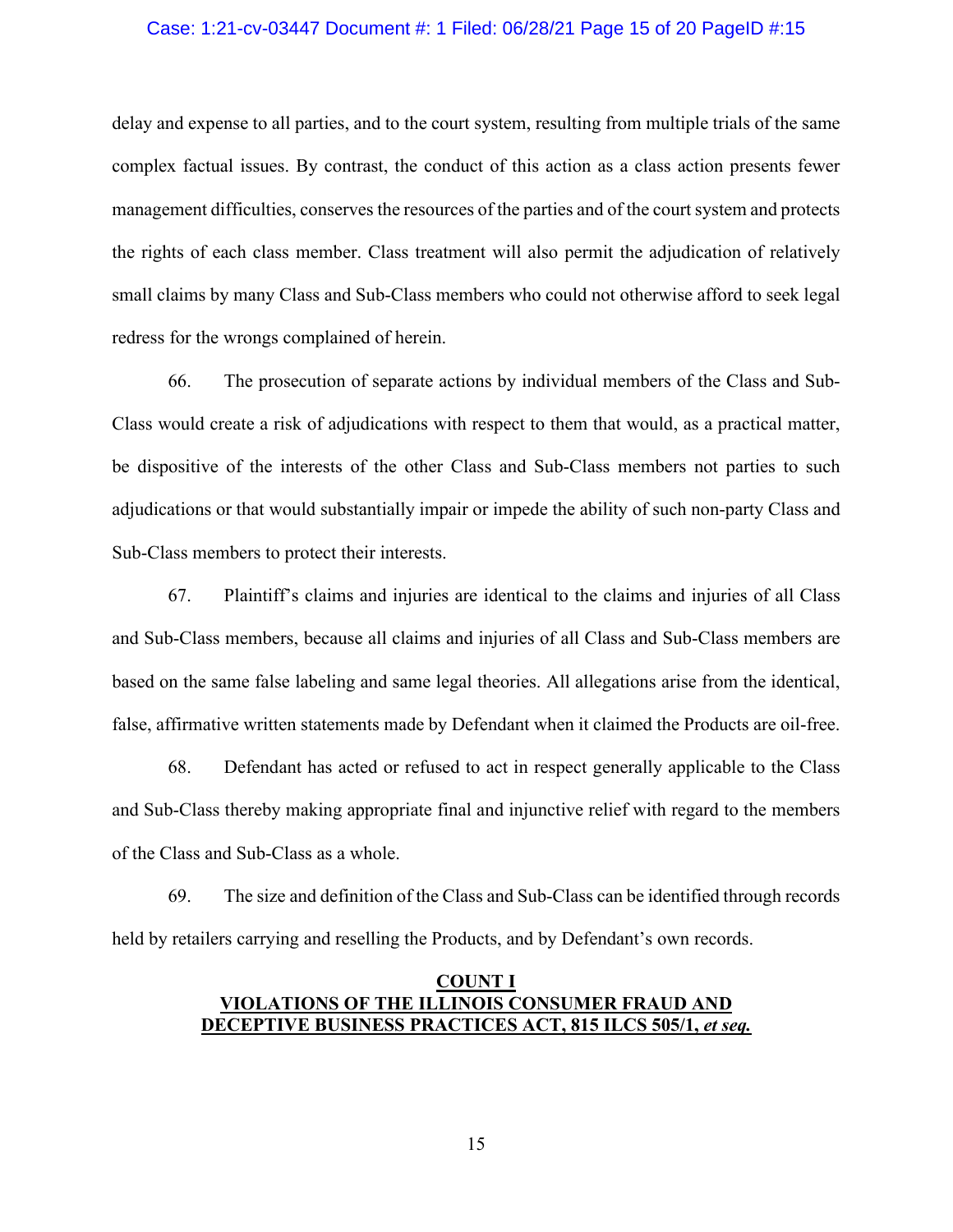# Case: 1:21-cv-03447 Document #: 1 Filed: 06/28/21 Page 16 of 20 PageID #:16

70. Plaintiff incorporates all of the allegations and statements made above as if fully reiterated herein.

- 71. Plaintiff is a "person" as defined in 815 ILCS 505/1(c), as she is a natural person.
- 72. Defendant is a "person" as defined in 815 ILCS 505/1(c), as it is a company and a

business entity and/or association.

73. 815 ILCS 505/2 states:

Unfair methods of competition and unfair or deceptive acts or practices, including but not limited to the use or employment of any deception fraud, false pretense, false promise, misrepresentation or the concealment, suppression or omission of any material fact, with intent that others rely upon the concealment, suppression or omission of such material fact, or the use or employment of any practice described in Section 2 of the "Uniform Deceptive Trade Practices Act", approved August 5, 1965, in the conduct of any trade or commerce are hereby declared unlawful whether any person has in fact been misled, deceived or damaged thereby.

74. Through its representation that the Products were oil-free, Defendant made false

promises, misrepresentations, concealments, suppressions, and omissions of material facts, with the intent that Plaintiff rely upon said false promises, misrepresentations, concealments, suppressions, and omissions of material facts.

75. 815 ILCS 505/10a states:

(a) Any person who suffers actual damage as a result of a violation of this Act committed by any other person may bring an action against such person. The court, in its discretion may award actual economic damages or any other relief which the court deems proper...

(c) [T]he Court may grant injunctive relief where appropriate and may award, in addition to the relief provided in this Section, reasonable attorney's fees and costs to the prevailing party.

76. In taking the actions and omissions set forth above, and making the false promises,

misrepresentations, concealments, suppressions, and omissions of material facts set forth above,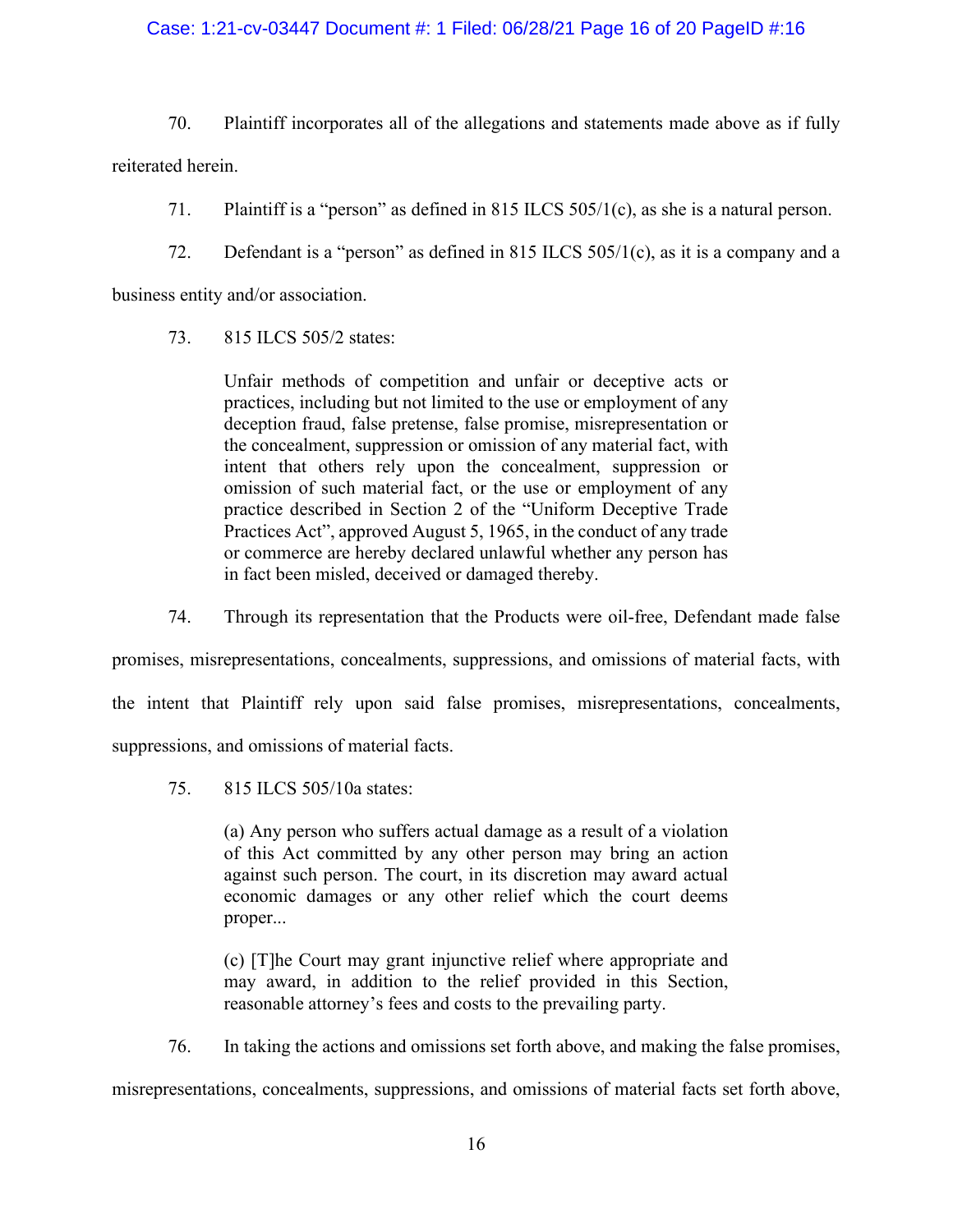#### Case: 1:21-cv-03447 Document #: 1 Filed: 06/28/21 Page 17 of 20 PageID #:17

Defendant violated the Illinois Consumer Fraud and Deceptive Business Practices Act, including, but not limited to, 815 ILCS 505/2.

77. Defendant failed to comply with the requirements of the ILCFA, including, but not limited to, 815 ILCS 505/2 as to the Class and Sub-Class members with respect to the abovealleged transactions

78. By reason thereof, Plaintiff is entitled to a judgment against Defendant, declaring that Defendant's conduct violated 815 ILCS 505/2, enjoining Defendant from engaging in similar conduct in the future, and awarding actual damages, punitive damages, injunctive relief, costs, and attorneys' fees.

# **COUNT II COMMON LAW FRAUD**

79. Plaintiff incorporates all of the allegations and statements made above as if fully reiterated herein.

80. Through its false statements on the Products' packaging, that the Products were oilfree, Defendant made false statements of material fact.

81. At the time Defendant made its statements to Plaintiff that the Products were oilfree, it knew, or reasonably should have known, that the statements described above were false.

82. At the time Defendant made the statements to Plaintiff, Defendant intended to induce Plaintiff to purchase the Products.

83. Plaintiff relied upon the truth of the statements described above and purchased the Products, only to find that the Products did in fact contain oils.

84. As a result of their reasonable reliance upon Defendant's false statements of material fact as set forth above, Plaintiff and other members of the Class and Sub-Class have suffered concrete and particularized injuries, harm, and damages which include, but are not limited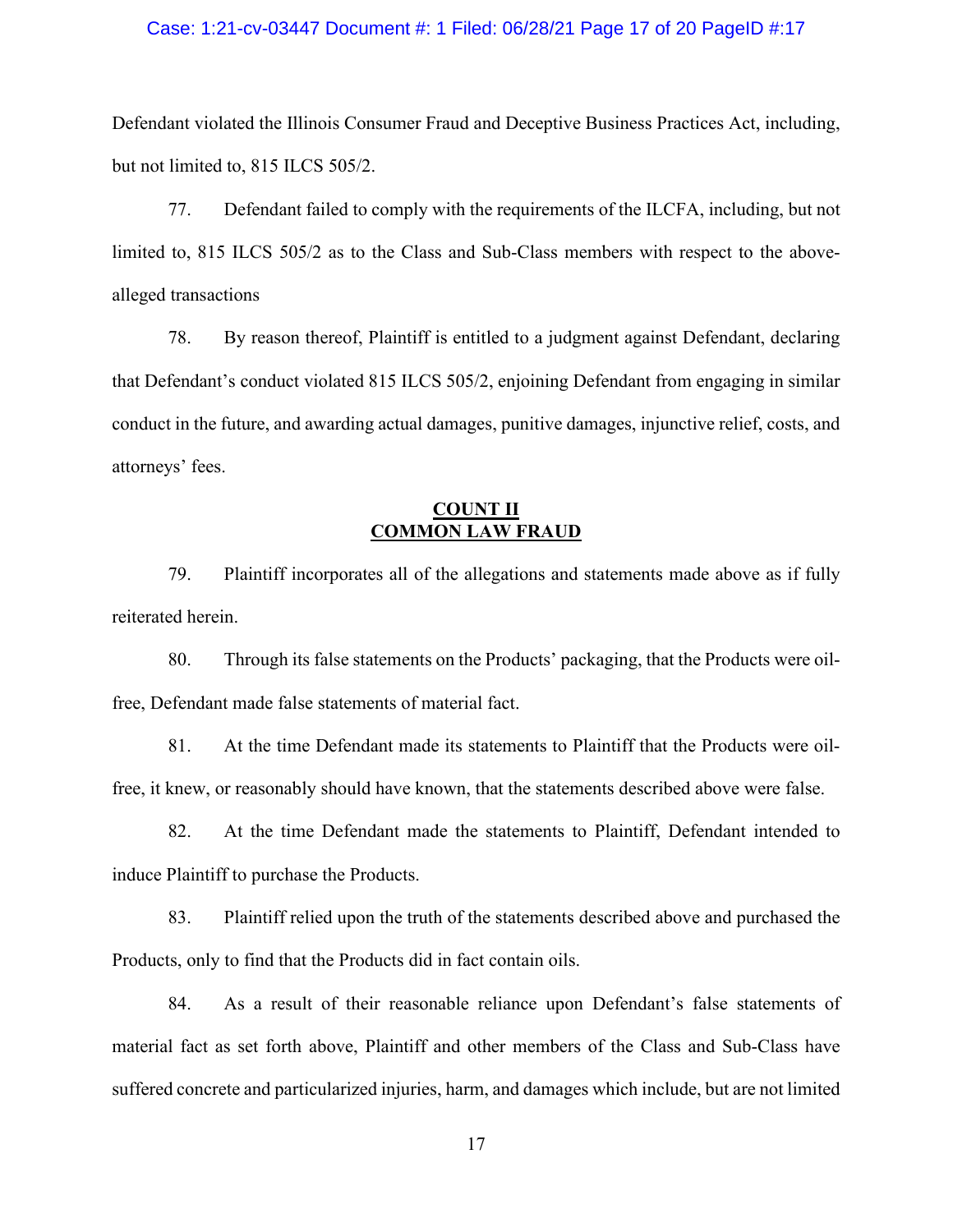#### Case: 1:21-cv-03447 Document #: 1 Filed: 06/28/21 Page 18 of 20 PageID #:18

to, the loss of money spent on products they did not want to buy, and stress, aggravation, frustration, inconvenience, emotional distress, mental anguish, and similar categories of damages.

# **COUNT III UNJUST ENRICHMENT**

85. Plaintiff incorporates all of the allegations and statements made above as if fully reiterated herein.

86. Plaintiff conferred monetary benefits to Defendant by purchasing the Products.

87. Defendant has been unjustly enriched by retaining the revenues derived from Plaintiff's purchase of the Products based on the false statements that the Products are oil-free.

88. Defendant's retention of the revenue it received from Plaintiff, and the Class and Sub-Class members, is unjust and inequitable because Defendant's false statements caused injuries to Plaintiff, and the Class and Sub-Class members, as they were not provided the benefit of the bargain they paid Defendant money for, namely that the Products would be oil-free.

89. Defendant's unjust retention of the benefits conferred on it by Plaintiff, and the Class and Sub-Class members, entitles Plaintiff, and the Class and Sub-Class members, to restitution of the money they paid to Defendant for the Products.

# **PRAYER FOR RELIEF**

Wherefore, Plaintiff prays for a judgment against Defendant as follows:

- a. An order certifying the Class and the Sub-Class and appointing Plaintiff as Representative of the Class and the Sub-Class;
- b. An order certifying the undersigned counsel as the Class and Sub-Class Counsel;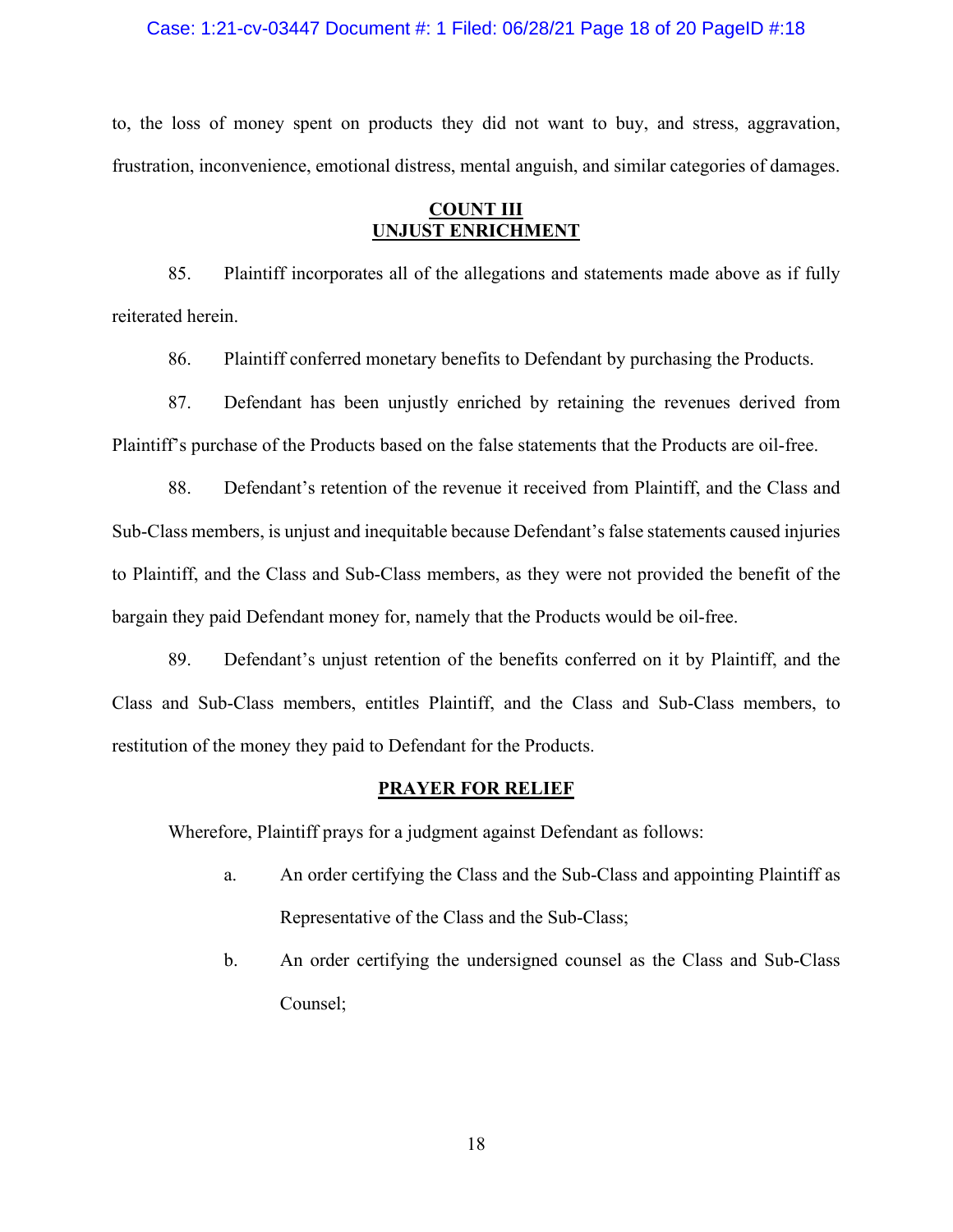- c. An order requiring Defendant, at its own cost, to notify all members of the Class and the Sub-Class of the unlawful, unfair, deceptive, and unconscionable conduct herein;
- d. Judgment against Defendant in an amount to be determined at trial;
- e. An order for injunctive relief prohibiting such conduct by Defendant in the future;
- f. Judgment against Defendant for Plaintiff's attorneys' fees, court costs, and other litigation costs; and
- g. Any other relief deemed just and proper by this Court.

# **JURY DEMAND**

Plaintiff demands a trial by jury on all issues in this action so triable, except for any issues relating to the amount of attorneys' fees and costs to be awarded should Plaintiff prevail on any of her claims in this action.